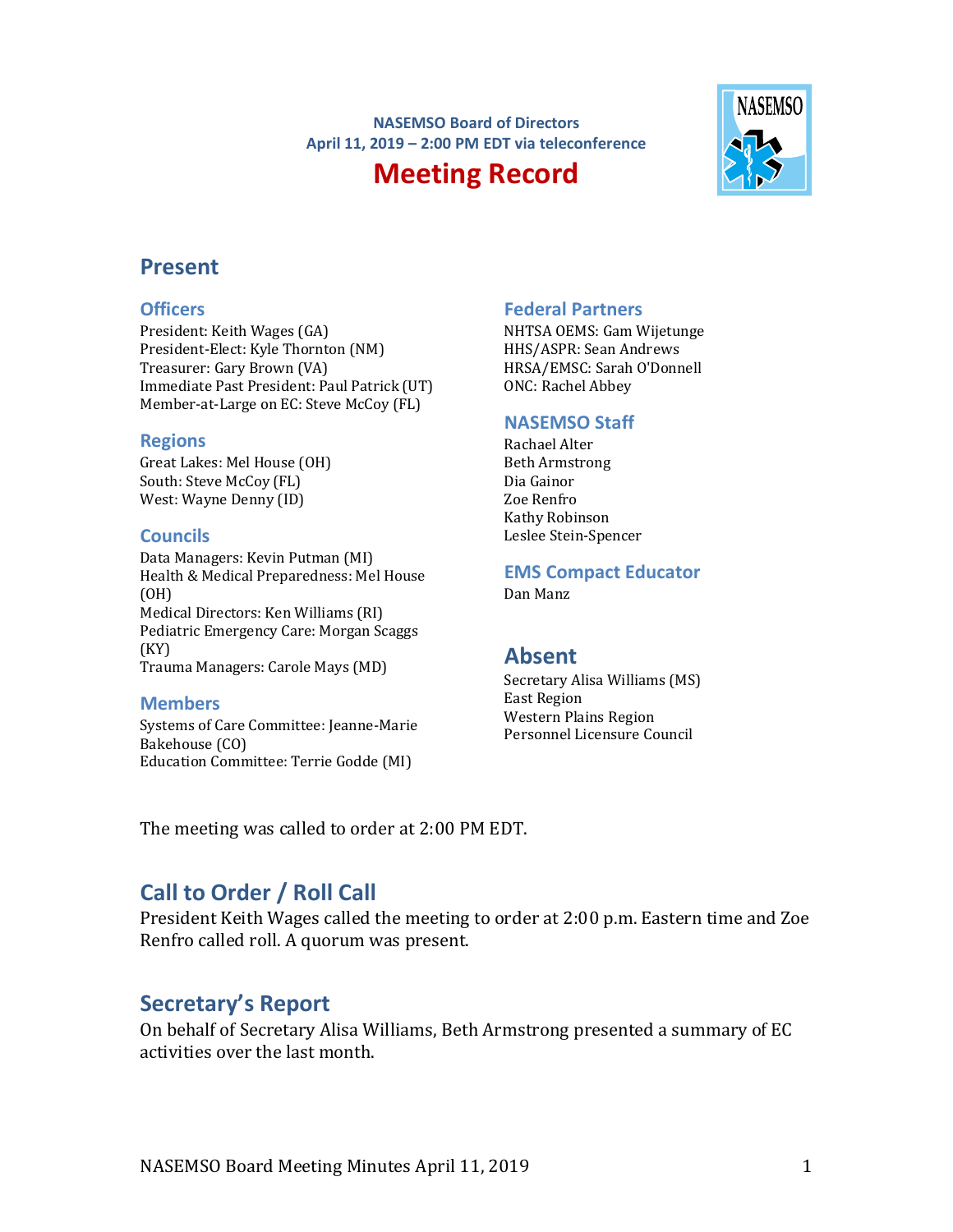- Coordinated NASEMSO representation at a FEMA National Resource Management Summit; a National Governors Association Opioid Summit for New Administrations, a US DOT Safety Data Forum 2.0;
- Specifically reviewed and approved Executive Director's travel April through June 2019;
- Worked with NHTSA on meetings with NHTSA and Center for Medicare & Medicaid regarding EMS Data use on ET3 (Emergency Triage, Treat and Transport) and also on a letter on this topic, and on NEMSIS;
- Signed on to EMSC Appropriation letter of support, Road-to-Zero Reauthorization letter of support and a NG9-1-1 Alliance MOU;
- Approved engagement in a Road-to-Zero Twitter chat;
- Considered draft Bylaws Revisions.

Beth presented the March 14 Board meeting minutes.

**ACTION:** Gary moved, and Kyle seconded, that the March minutes should be approved as distributed. The motion passed unanimously.

# **Treasurer's Report**

# **Financial Performance**

Treasurer Gary Brown confirmed that the Board meeting financial reports will be brief going forward with detailed handouts available to the Board online. Gary reported we are nine months into the fiscal year, and our March 2019 Operational Income is \$981,310 versus a 12-month budget of \$1,394,370. March 2019 Operational Expenses are \$957,569 versus a twelve-month budget of \$1,514,355. Our Net Income as of March 31, 2019 is \$ 37,736.

# **Budget Review Meeting**

Gary Brown reported he met with Beth, Anne and Dia in Falls Church on April 10 and combed through several years of budgets and line items. They drafted a new FY 2019-2020 budget for membership consideration and adoption at the 2019 Annual Meeting. Gary noted it is a realistic budget based on their predictions for incomes and expenditures. Gary reported they developed an investment policy (including roles and responsibilities); developed a reserves policy (definition, use, funding requirements, etc.); and reviewed NASEMSO membership levels (state, associate, corporate) and amenities. Each of these will be presented at the Annual Meeting.

# **Program Committee**

Gary reported April 17 is the deadline for abstract submission; May 1 is the last day to register at Early Bird rate; and the hotel block closes April 19. Gary encouraged states to participate in the state souvenir exchange.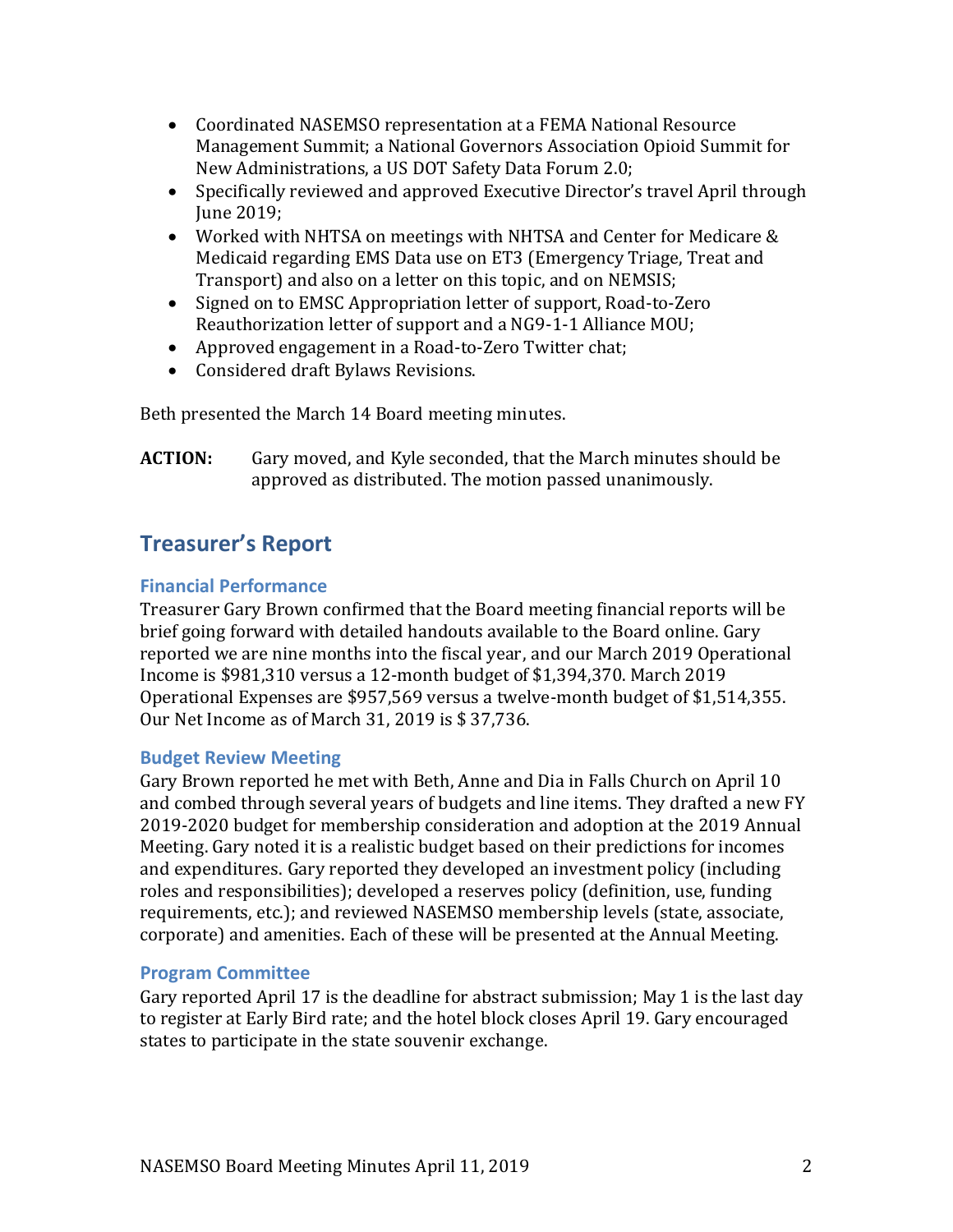# **Federal Partner Updates**

### **ASPR**

Sean Andrews reported he is working on the NEMSQA quality measures and their upcoming meeting. Sean reported ASPR is reaching out to CMS to coordinate on the ET3 project and potentially use some of the ET3 alternate payment strategies (alternate destinations, telemedicine, etc.) to build readiness and resilience into the EMS system.

Sean reported ASPR is participating in a DHS pilot project that has received approximately \$1.3 million to provide soon-to-expire anthrax vaccines to first responders. DHS is running the project and ASPR is involved to implement that program and get the vaccine out. Any specific questions or concerns should be directed to ASPR and DHS.

#### **HRSA/EMSC**

Sarah O'Donnell had no report.

#### **ONCHIT**

Rachel Abbey encouraged comments on ONCHIT's notice of proposed rulemaking to improve interoperability of health information. It is open to public comment through May 3.

#### **NHTSA OEMS**

Gam Wijetunge reported that the national EMS Scope of Practice Model is now officially published. It was distributed electronically by NHTSA last week and posted on the ems.gov front page. Gam looks forward to attending the NASEMSO meeting in May.

# **Executive Director's Report**

# **NREMT Going International**

Dia reported that Bill Seifarth has reached out to her three times, most recently reporting the NREMT Board has approved NREMT staff working with NASEMSO staff to implement a process for EMT course approval in Israel so that individuals who successfully complete the course can sit for the NREMT exam and receive NREMT certification. Bill advised the plan is to expand to AEMT in the Bahamas and eventually paramedic in Australia and Canada. Bill advises that many of these people would enter the US to practice and is asking NASEMSO to identify someone to act as a program reviewer in a fashion similar to the functions performed by state EMS offices reviewing and approving a course. They plan on doing a preliminary program review on paper of the Israel training program in the near future before the review team does a site review in-person (at Israel's expense) in a few months. Bill plans on discussing this in more detail at the NREMT pizza and beer session in SLC.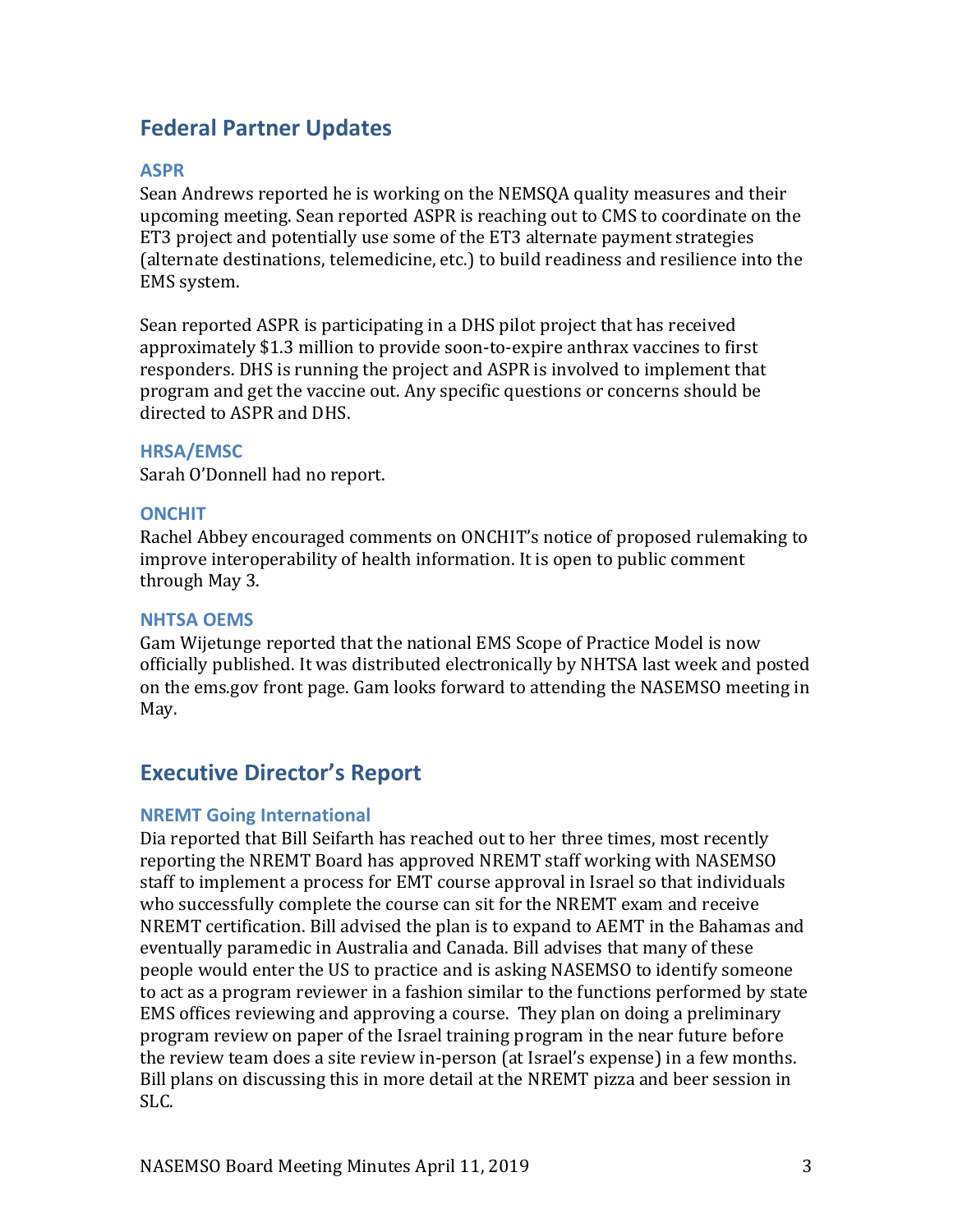Dia noted this could become an action item at some point, i.e., the Board approving the concept of international program approval, and NREMT wants the reviewer to be named by NASEMSO.

#### **NEPS**

Dia Gainor reported NASEMSO has two big NEPS tasks, one of which is the National EMS Assessment 2020.

#### National EMS Assessment 2020

Rachael Alter reported all state directors should have received an email from Kevin in March with a request to complete the Assessment. Rachael acknowledged it is a heavy lift and suggested offices complete it in sections. The deadline for completion is April 22, 2019. As of the Board meeting, only Virginia has completed the Assessment.

Rachael reported the draft Assessment report is due the first week of June and expressed hope that most of the data will be submitted by April 22 to permit immediate analysis and report generation. Rachael noted the Regional Chairs may be contacted for assistance gathering responses.

# Systems of Care

Kathy reported there has been a lot of behind-the-scenes work on the other NEPS tasks related to Systems of Care. The group settled on a name change, as proposed in the bylaws, to "Systems of *Specialty* Care" in order to reduce confusion and align with the Board's strategic plan. The group has compiled numerous documents related to systems of care, especially with regards to STEMI, stroke, and pediatrics. The group postponed the implementation of a benchmarking assessment to avoid detracting from the National EMS Assessment. Kathy reported the next phase will likely begin after the Annual Meeting dust settles.

Kathy reported the group has conducted outreach to interested associations, including the Trauma Center Association of America. Although they focus on trauma care, they include the state Trauma Managers in their calls and information distributions. Kathy has noted a surge of various registries available about timesensitive care, STEMI in particular. The group has been in contact with CARES and ACCF.

# **SOP Model Revision**

Kathy Robinson confirmed the document has been posted on [ems.gov](https://www.ems.gov/pdf/National_EMS_Scope_of_Practice_Model_2019.pdf) and NASEMSO continues to receive frequent requests from states for assistance understanding changes. A NHTSA webinar on the SOPM from December 2018, which includes a walkthrough of the document, has been archived on [ems.gov](https://www.ems.gov/ems-focus.html) along with a [FAQ resource.](https://www.ems.gov/pdf/EMS-Focus-Webinar-December-2018-FAQs.pdf) NASEMSO will continue to assist with the revision of the education standards and with implementation support to states.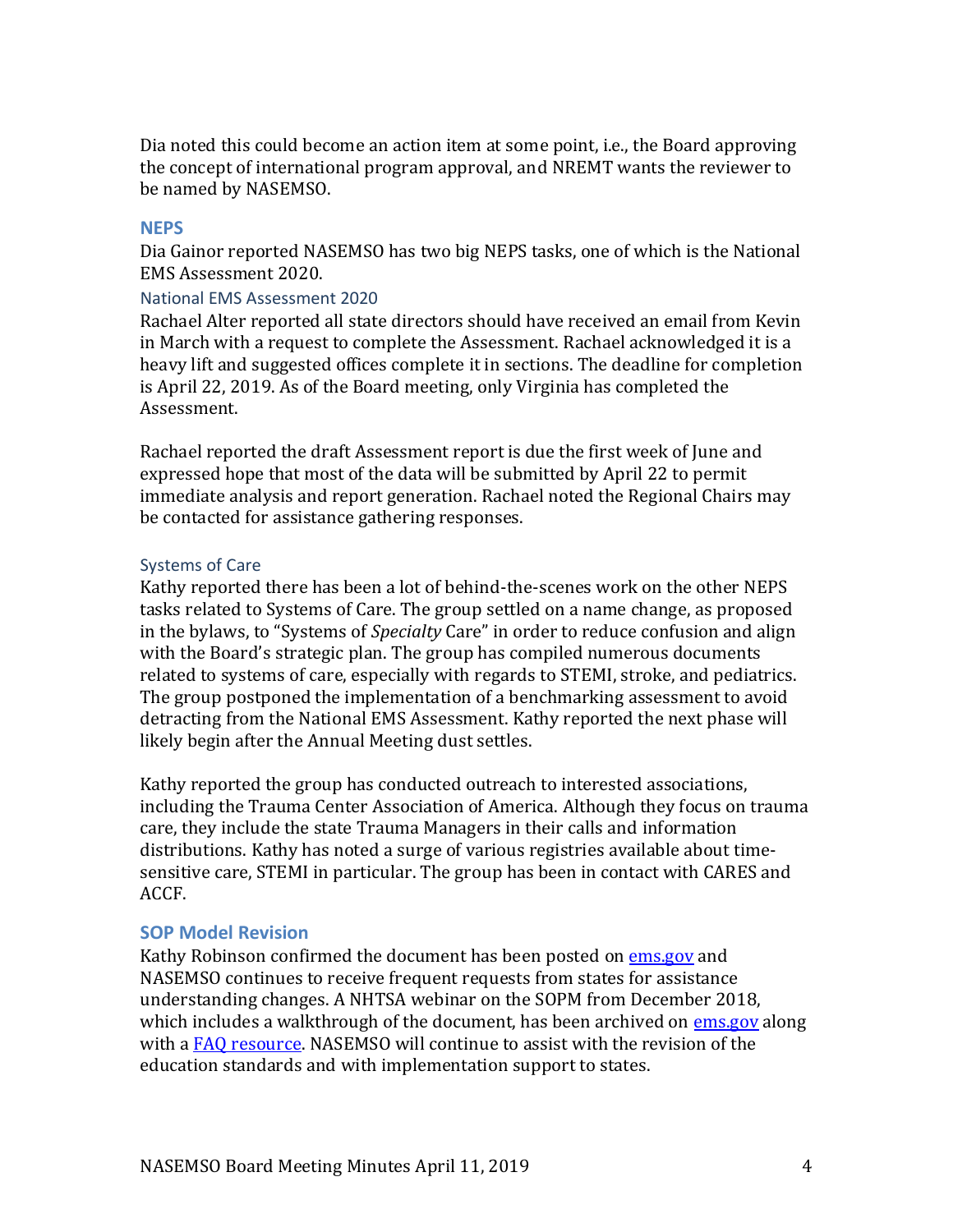#### **Fatigue in EMS**

Kathy Robinson reported that they are nearing the finish line in terms of finalizing the learning modules. As soon as that material is uploaded onto the University of Pittsburgh's server, the Office of Behavioral Safety Research will have the opportunity to review and approve the module material. Kathy reported they can't start looking for participants until the OMB approves the next phase, and they must also submit to an IRB process at the University of Pittsburgh.

#### **Baylor EIIC**

Rachael Alter reported the PECC Learning Collaborative ended on March 31st and they are in the final steps of gathering the data. The outcomes are looking fantastic for the short collaborative, with about 85% of their goal achieved for added PECCs. Rachael reported they are working with AAP and ACEP on materials for EMS Week, focusing on EMS for Children and EMSC Day (Wednesday) but also addressing the full week.

#### **Field Trauma Triage**

Dia reported they are waiting on any comments from NHTSA before finalizing the deliverable for this project.

#### **NHTSA Naloxone Evidence-Based Guideline**

Dia reported this project is essentially completed. NASEMSO is interested in feedback about the training program and will ensure links are made available to the membership.

#### **Safe Transport of Children Crash Test**

Dia reported that NASEMSO has nearly finalized a proposal and budget including all three test standards. In addition to developing the standards, doing the actual crash testing will be costly. Staff drafted the proposal and budget in a scalable way to permit working in phases or by device type as funding permits.

#### **ACS-COT Records Linkage Joint Policy Statement**

Dia Gainor reported that a conference call with ACS-COT and NHTSA OEMS took place on the morning of April 11. The Joint Policy statement should be available at the NASEMSO Annual Meeting.

# **Action Items**

#### **Review proposed bylaws changes**

Dia explained the ask before the Board was approval to distribute the suggested changes to the membership before the 2019 Annual Meeting. Beth displayed and reviewed the highlights of suggested bylaws change as included in the handouts.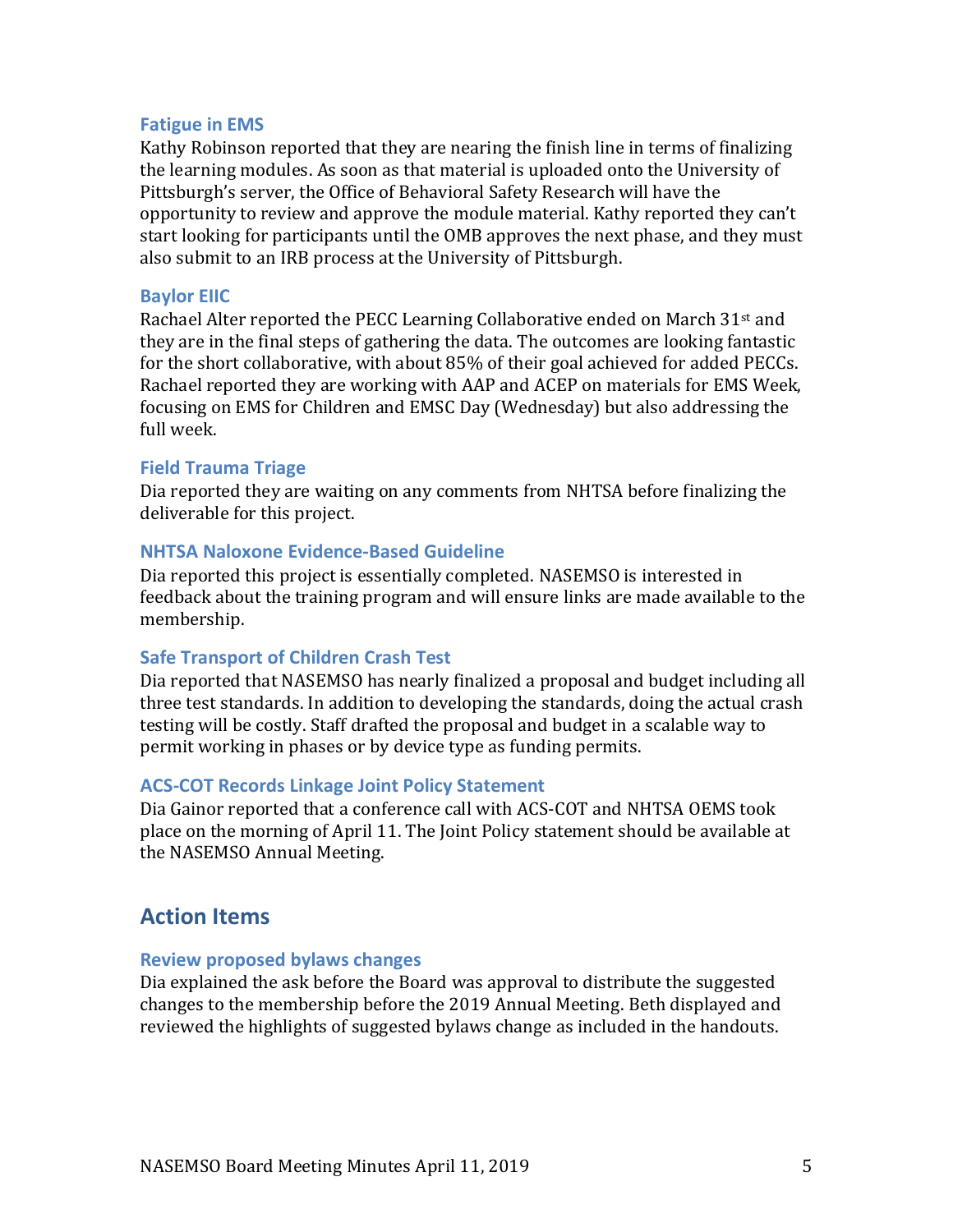Dia clarified that transitioning AVL, MIH-CP, and STC to Standing Committees would make NASEMSO membership (associate at minimum) a requirement for maintaining the same level of participation.

Beth noted the addition about vacancies related to the Immediate Past President's employment qualifications should please be disregarded. Kyle suggested we should remove the Immediate Past President vacancies section accordingly, and Beth agreed.

Wayne Denny suggested adding a word to the first recommended change (addressing state directors getting promoted) to specify such a situation may occur not only by way of promotions but also reorganization. Beth agreed and no objections were expressed.

**ACTION:** Steve moved, and Wayne seconded, that the bylaws should be distributed to the membership as displayed to include modifications made during this meeting. The motion passed unanimously.

# **NASEMSO Website Privacy Policy Draft**

Dia displayed the website privacy policy which she described as customary language. Dia offered the opportunity to suggest any adjustments or raise concerns.

**ACTION:** Kyle moved, and Mel seconded, that the website policy should be accepted as proposed. The motion passed unanimously.

# **Discussion Items**

# **Regional Meetings**

Dia asked the Regions to inform NASEMSO staff of their Regional Meeting plans as they evolve to permit advertising on the NASEMSO website. Dia reported staff is continuing to refine the draft guide related to options for support from headquarters. The draft guide will be distributed to the Regional Chairs in the near future.

# **Annual Meeting hotel deadline is April 19**

Keith confirmed the deadline is fast approaching and asked that members make their hotel reservations as soon as possible.

# **Recognition of EMS Personnel Licensure Interstate CompAct**

Dan Manz reported a North Dakota bill passed both houses of the legislature and is on their Governor's desk, which might make ND state number 17. A bill is going through Iowa's legislature and Dan is optimistic they may become state number 18.

Dan reported the West Virginia Speaker of the House pulled a bill that had passed both the House and the Senate, which he expects will cause a delay of another year.